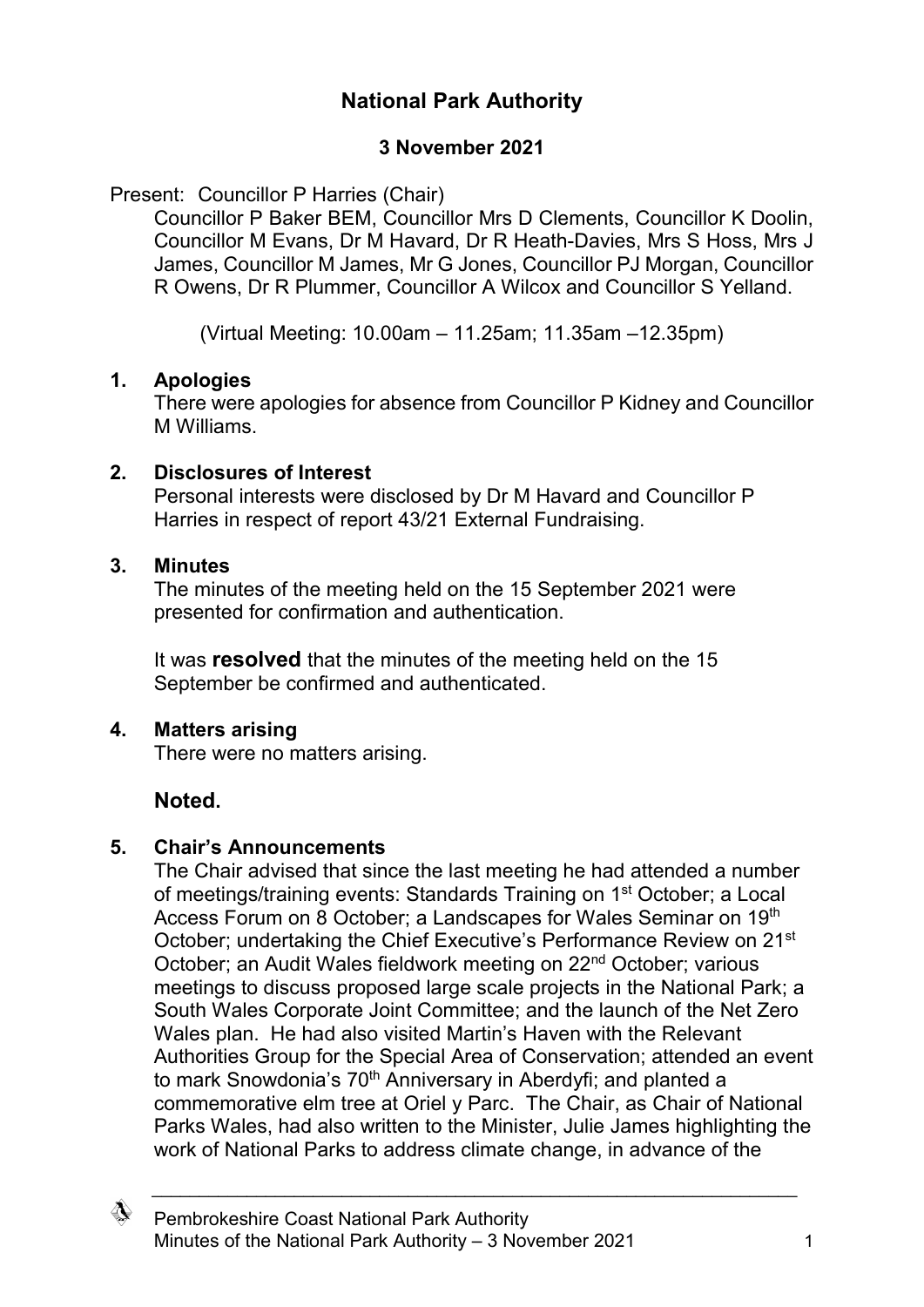COP26 summit. He went on to pass his congratulations to the Communications Team for receiving a gold award at the recent CIPR Cymru Wales PRide award for the Authority's Coast to Coast publication, and highlighted thanks/positive feedback received by the Authority in respect of the Ranger team for their work with the Pembrokeshire Family and Friends Days Out service, and also to those involved in the installation of electric vehicle charging points in the Authority's car parks. Finally last, but by no means least, the Chair reported that he had completed his walk of the coast path which had been postponed from 2020 and said that he had found this an inspiring and enlightening experience. He thanked all staff and Members who had supported him by accompanying him on different days.

# **Noted.**

**6. Reports of meetings of various Authority Committees**

The following reports of meetings of a number of the Authority's Committees were presented to Members for consideration/information:

- (i) Development Management Committee held on 8 September 2021 and 4 October 2021;
- (ii) Personnel Committee held on 15 September 2021;
- (iii) Operational Review Committee held on 22 September 2021;
- (iv) Member Support and Development Committee held on 6 October 2021; and
- (iv) Sustainable Development Fund Committee (SDF) held on 13 October 2021.

In respect of the minutes of the Member Support and Development Committee, the Chair of the Committee noted that the assessment of the Authority's application for Advanced Charter status would take place on 11 November, and those Members involved would be invited to a briefing beforehand.

Members also asked about the geographic boundary for applications to the SDF Committee and also the feedback offered when applications were unsuccessful. Officers and Members of the Committee advised that one of the criteria was that projects should be within, or serving those who lived within, the National Park, however one of the recent applicants had successfully run a project elsewhere and was now expanding it to schools in Pembrokeshire. Members were also reassured that feedback was provided to all those who were unsuccessful, with suggestions for what could be done before re-applying. It was also noted that the Fund was currently open to applications from community groups and they were encouraged to take advantage of this opportunity.

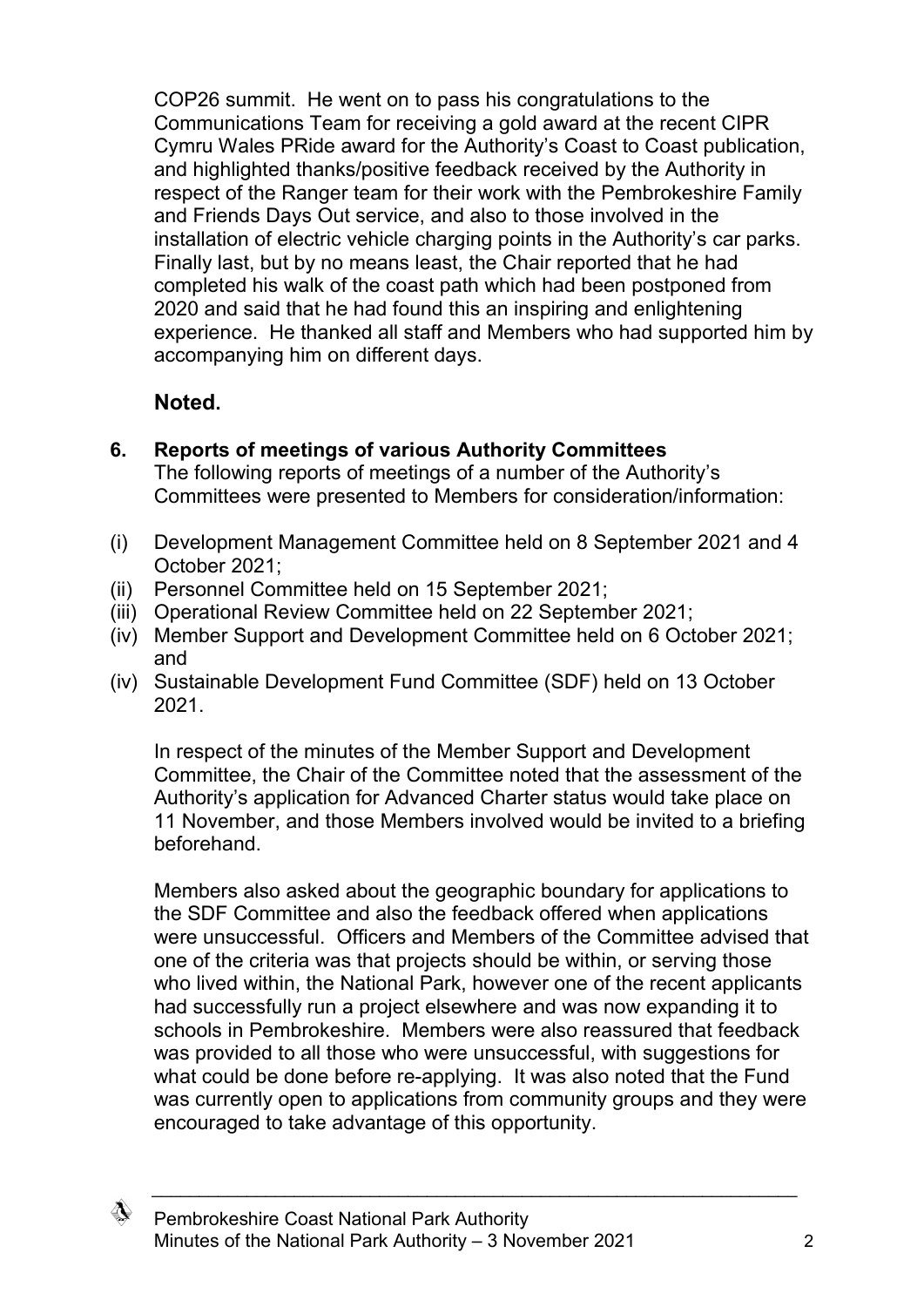It was **resolved** that the minutes of the above mentioned Committees be adopted/received.

### **7. Tree Planting Opportunity – Platinum Anniversary – 70 Years since Designation**

Members' attention was drawn to a letter from Councillor Reg Owens outlining a proposal to undertake a tree planting scheme in commemoration of the National Park's designation 70 years ago (1952). The scheme would involve planting 70 trees in each Park Community and officers had suggested that for practical reasons it would need to take place in the winter of 21/22, 22/23 and 23/24. It was noted that funding would need to be sought and some possible sources were identified in the report.

Councillor Owens thanked the Chief Executive for putting his suggestion before Members and noted that it was extremely timely, given the discussions that week at the COP26 Summit, and would demonstrate to Welsh Government and partner organisations that the Authority was committed to addressing global warming.

The Ranger Service Manager advised that her team were pleased to support Councillor Owens' suggestion, and believed that it would be embraced enthusiastically by communities. She explained that the report had suggested planting whips as these stood the best chance of surviving and thriving, however she acknowledged that it was important to be flexible and ensure that the right tree was selected for the chosen locations and therefore fruit or specimen trees may be more appropriate.

Members thanked Councillor Owens for his suggestion and were supportive of the proposal, which would be a positive way to celebrate the Authority's platinum anniversary. It was hoped that the work could be undertaken in collaboration with the Youth Rangers, Volunteer groups and other tree planting schemes within the county, including the Queen's Green Canopy programme, and it was suggested that schools could become involved in acorn collection and planting of the seedlings once established. A question was asked whether the trees could be planted on private land, as not all communities had public spaces which could be used for this purpose and the Biodiversity Officer advised that the Authority had experience of supporting work on private land for public benefit through the Conserving the Park scheme and agreed that this would be a good avenue to explore. It was also confirmed that the Rangers would be working with communities to undertake maintenance/ aftercare tasks to maximise the success of the project.

It was **resolved unanimously** that the proposed tree planting scheme as set out in the report be agreed.

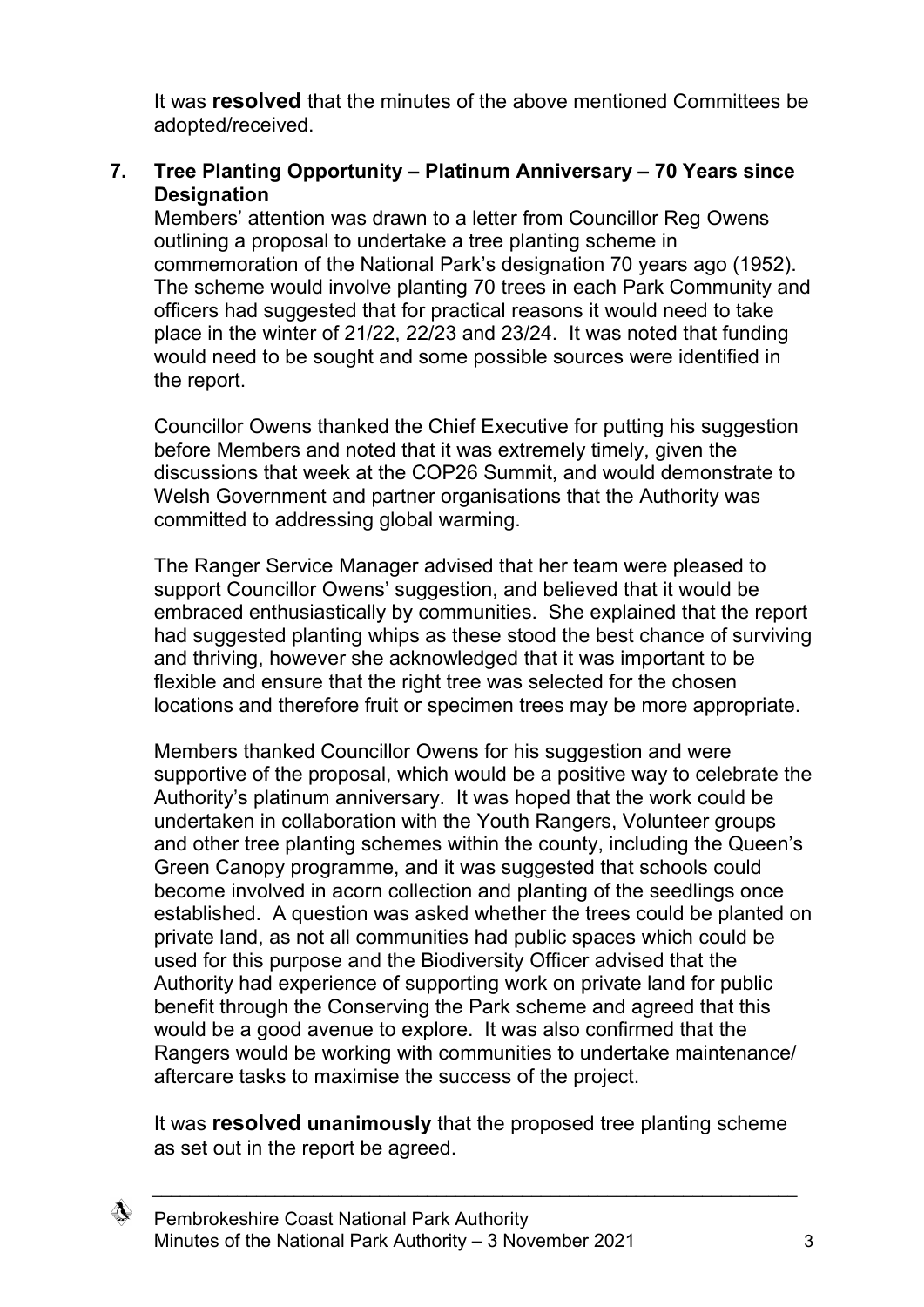## **8. External Fundraising Report**

This report provided Members with an overview of fundraising activity against the Authority's Fundraising Strategy 2018-2021, and also set out the draft Strategy 2021-2024 for Members' approval.

The Strategy recommended that the main focus for fundraising going forward should continue to be statutory (exchequer) grant funding schemes, however the maintenance of the Memorandum of Understanding with the Pembrokeshire Coast National Park Trust (PCNPT) and of the existing Sponsor a Gate scheme were also felt to be key components.

Members thanked officers for their hard work in obtaining external funding and were supportive of the strategy going forward. They were encouraged by the success of the Sponsor a Gate scheme and suggested that this could be expanded to other items of coast path furniture, such as bridges or even electric charging points; the subtle nature of the plaques was commended.

A question was asked regarding the ongoing suitability of the ThankQ database and the importance in general of the management of relationships with donors, particularly legacy donors. The Fundraising Manager replied that licencing of the database was currently an annual renewal and assessment of whether it remained fit for purpose was ongoing. Building and maintaining relationships with donors was a priority for the PCNPT and use of the ThankQ database was key to that as it provided the ability to record a contact's preferences with regard to communication.

Other questions related to the wider funding picture, and the Chief Executive advised that an assessment of the contribution of the various sources of funding received by the Authority was presented to Members at the annual Budget Workshop which took place each December. A report on the work of the National Parks Partnership with regard to fundraising across the National Park family would be presented to the December meeting of the Authority.

It was **resolved** that the PCNPA Fundraising Strategy for 2021-2024 be approved.

*[The meeting was adjourned between 11.25 and 11.35am]*

## **9. Personnel Committee Terms of Reference**

Members were reminded that at the meeting of the Authority held in September 2020, a policy aimed at streamlining the development and

 $\_$  , and the set of the set of the set of the set of the set of the set of the set of the set of the set of the set of the set of the set of the set of the set of the set of the set of the set of the set of the set of th

♢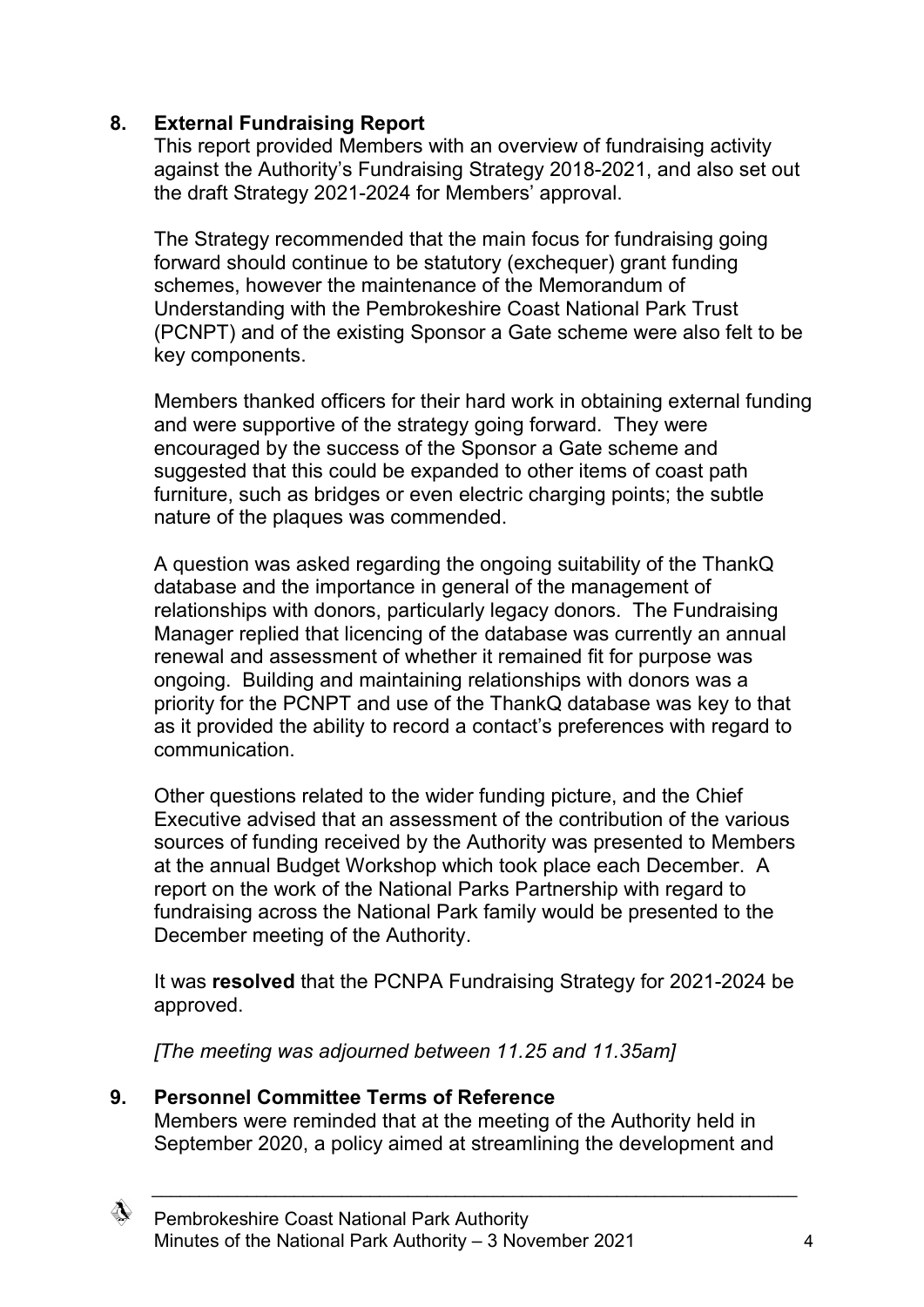delegation of the Authority's Human Resource (HR) policies was approved, and it was also requested that the HR Manager review the Terms of Reference of the Personnel Committee in light of the delegation changes.

Having been considered a number of times by the Personnel Committee, revised Terms of Reference were now presented to the Authority for approval. The renaming of the Committee from Personnel to Human Resources to more accurately reflect the current position of HR within the Authority was highlighted. The officer also apologised for a number of typographical and grammatical errors contained within the document and pointed out that there was an error, in that the "Delegation to Leadership Team" should have read "Delegation to the Chief Executive".

It was **resolved** that the Terms of Reference of the re-named Human Resources Committee be approved subject to the minor amendments outlined at the meeting.

*[Councillor R Owens left the meeting during consideration of the following item.]*

### **10. Home Working Policy**

It was reported that at the Employee Forum Meeting in March 2021, Staff Representatives had asked Members for their views on the 'future of work in the 21st Century' in light of how workplaces were responding to the Work/Life Balance agenda and learnings from the Government's measures to encourage home working during the continued Covid-19 Pandemic.

The Authority's Human Resources Manager was tasked with consulting staff and managers across the Authority with a view to reviewing and amending the existing Flexible Working Policy, and following wide consultation, an amended Flexible Working Policy had been adopted at the Leadership Team Meeting on 14 September 2021. However, in light of the complexities of Home Working (which was only one of many approaches to flexible working), it was agreed that a standalone Home Working Policy was required.

In line with the Authority's delegation protocols, Members were asked to comment on and ultimately approve the new Home Working policy before this was also adopted in practice.

Some Members felt that the tone of the policy could be more positive, as the experience of working from home over the last 18 months had proved that it was possible for the majority of jobs. The HR Manager explained that the policy tried to strike a balance between the desire of staff to work

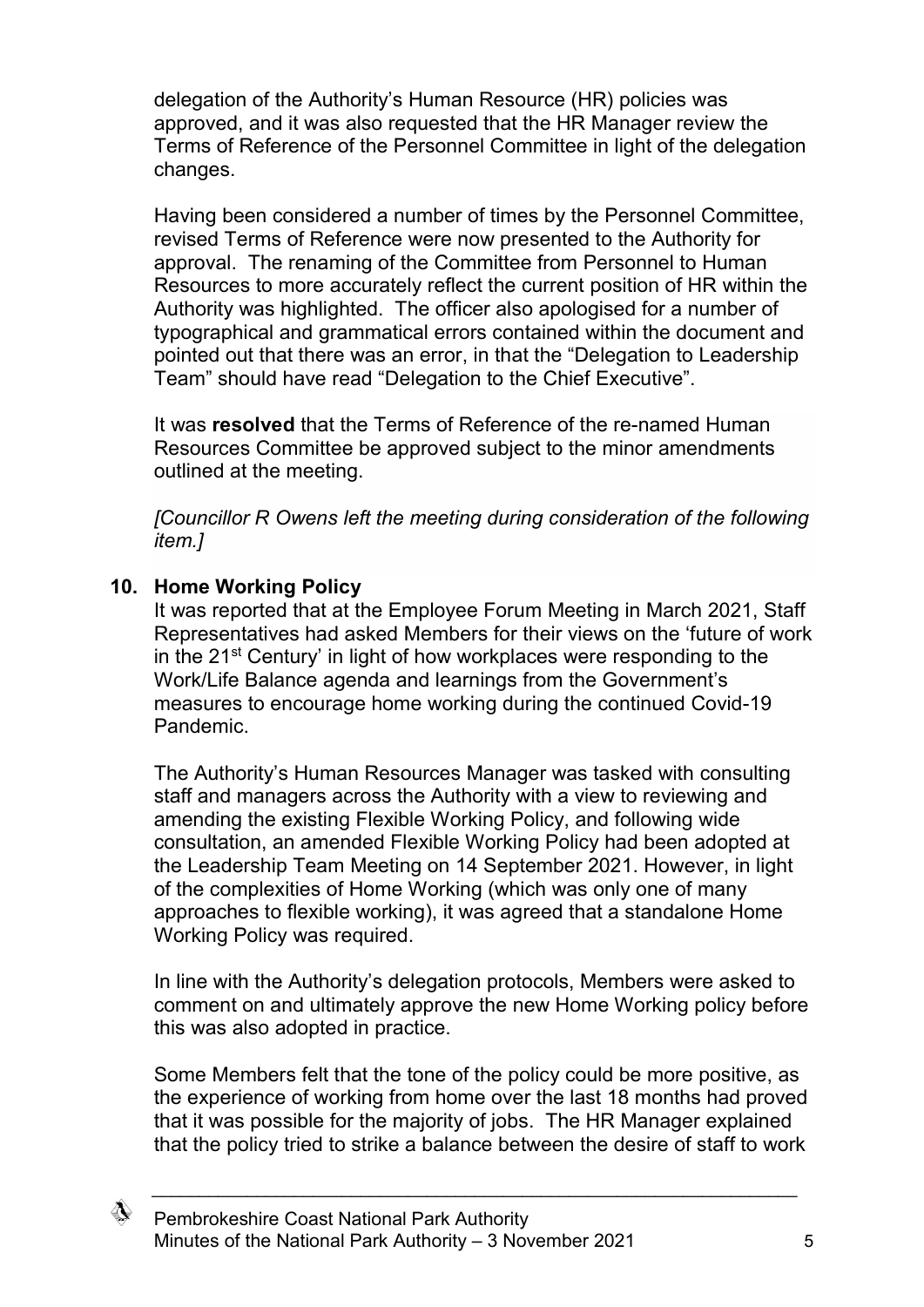from home, and the roles of certain staff, such as those working in the Authority's Centres and Wardens for whom this was not possible. He noted that he had received other comments prior to the meeting, and suggested that he re-word the policy and bring it back to a future meeting of the Authority for adoption.

Members acknowledged the diversity of roles across the Authority and the trust that was needed to allow these to be undertaken effectively, with performance management a fundamental element of the management framework. Staff were praised for adapting to the necessity of working from home due to the Pandemic, however some Members were concerned that, in common with other public Authorities, the service currently being provided was not as good as when staff were office based, as it was not as easy to speak to officers face to face. The Chief Executive responded that he agreed that in providing a public service, officers needed to be accessible, however the experience of the previous 18 months had shown that this was possible irrespective of where staff were located; in some cases the systems put in place to allow remote access had proved more convenient.

It was **resolved** that consideration of the Home Working Policy be deferred to the next meeting of the Authority to allow incorporation of the points made at the meeting and by email prior to it.

#### **11. Independent Remuneration Panel for Wales Draft Annual Report 2022/23**

Members were reminded that the remit of the Independent Remuneration Panel for Wales (IRPW) was to prescribe the salaries and allowances payable to Members by local authorities, including National Park Authorities, in Wales. Its draft Annual Report for 2022/23 had been published, and the main recommendations relevant to this Authority were set out. The changes would be implemented on 1<sup>st</sup> April 2022.

Members' opinion was sought on whether to submit a response to the IRPW draft Annual Report, and if so, the content of such a response. The Monitoring Officer advised that given that the report sought Members' views on whether to submit a response to the Panel, it was unlikely that anyone would have a personal or prejudicial interest.

At the meeting, the Administration and Democratic Services Manager and Deputy Monitoring Officer reported that the recommendation was that the basic salary would increase by £685 and pointed out that although it was

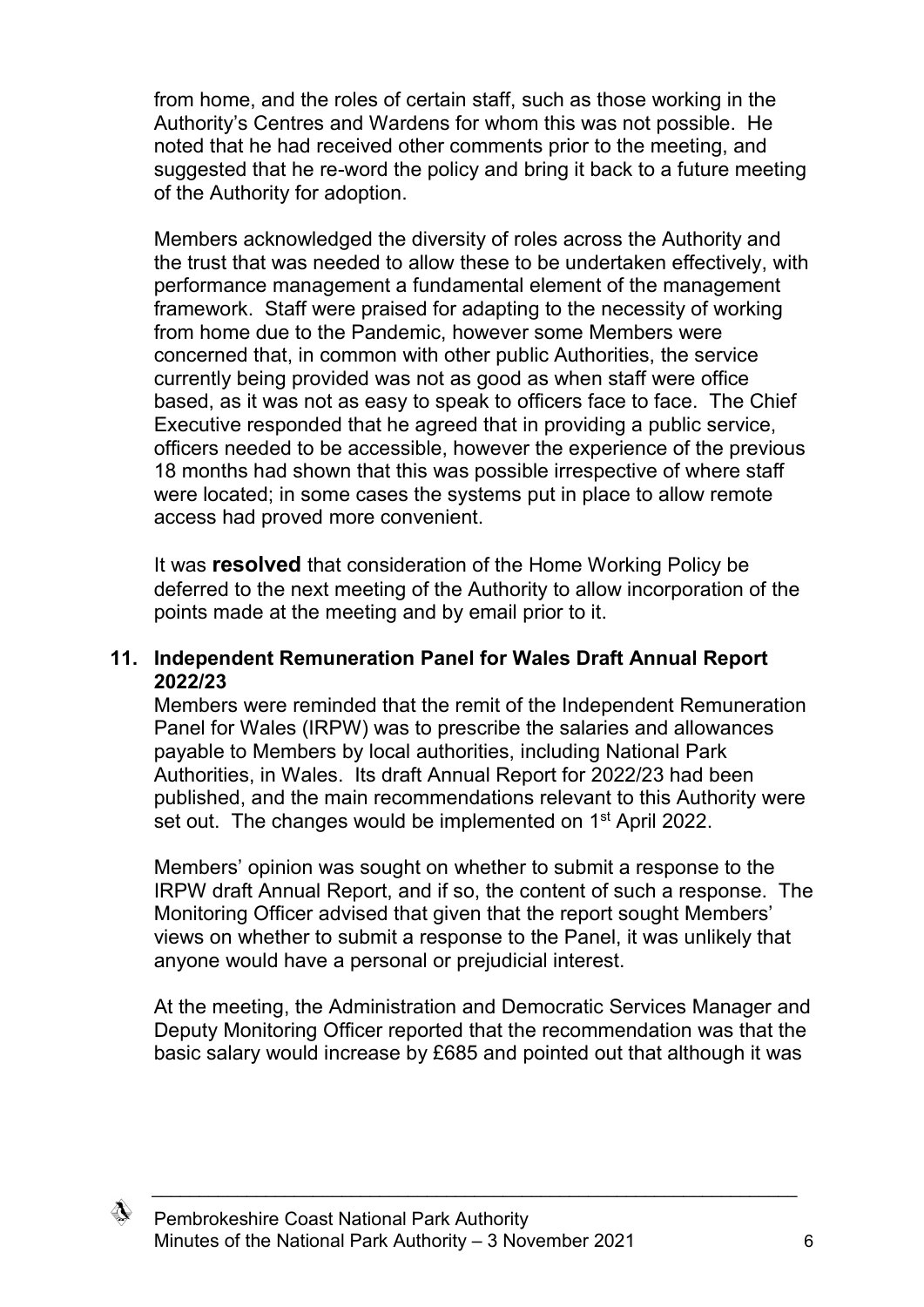proposed that Senior Salaries be increased in proportion to the basic salary, there was a £1 discrepancy, and this was caused by rounding-up.

It was proposed that the report be accepted and no response made to the Panel, however this was not seconded. Another Member suggested that the Authority respond to thank the Panel for their work and note the importance of encouraging the participation of a wide diversity of people to become involved in public life, recognising that the recommendations would provide support for this through the levels of remuneration and contributions to costs that might be encountered. This proposal was seconded.

It was **resolved** that a response be sent to the Independent Remuneration Panel for Wales thanking them for their work and recognising the importance of adequate remuneration to allow a wide diversity of people to become involved in public life.

#### **12. 2022/23 Insurance Renewal**

Members were reminded that all aspects of the Authority's insurance cover was managed by its brokers Marsh UK, who also acted for the vast majority of Welsh Local Authorities. In arranging insurance for the 2015/16 to 2017/18 financial years, and after many years of trying to harmonise terminal policy dates, the three Welsh Parks had been able to go out to the insurance market and undertake a joint tendering exercise. This exercise had yielded significant savings in the total premiums for the three Parks.

Under more favourable insurance market conditions the three Authorities would now ordinarily be going out on a new tendering exercise for the period 2022/23 to 2024/25. However, because of the poor market sentiments pushing up premiums, the advice from Marsh UK had been to hold over on the existing policies and extend them for a further two years. It was noted that in the past, under adverse market conditions, the Authority had adopted a similar stance of extending policies.

After careful consideration, this arrangement had been agreed by the other two Welsh National Parks and the Authority was now requested to approve this strategy.

Members agreed that this was a sensible approach and were pleased that the three Authorities continued to work in partnership.

It was **resolved** that the extension of the Authority's current insurance arrangement for the financial years 2022/23 & 23/24 be approved.